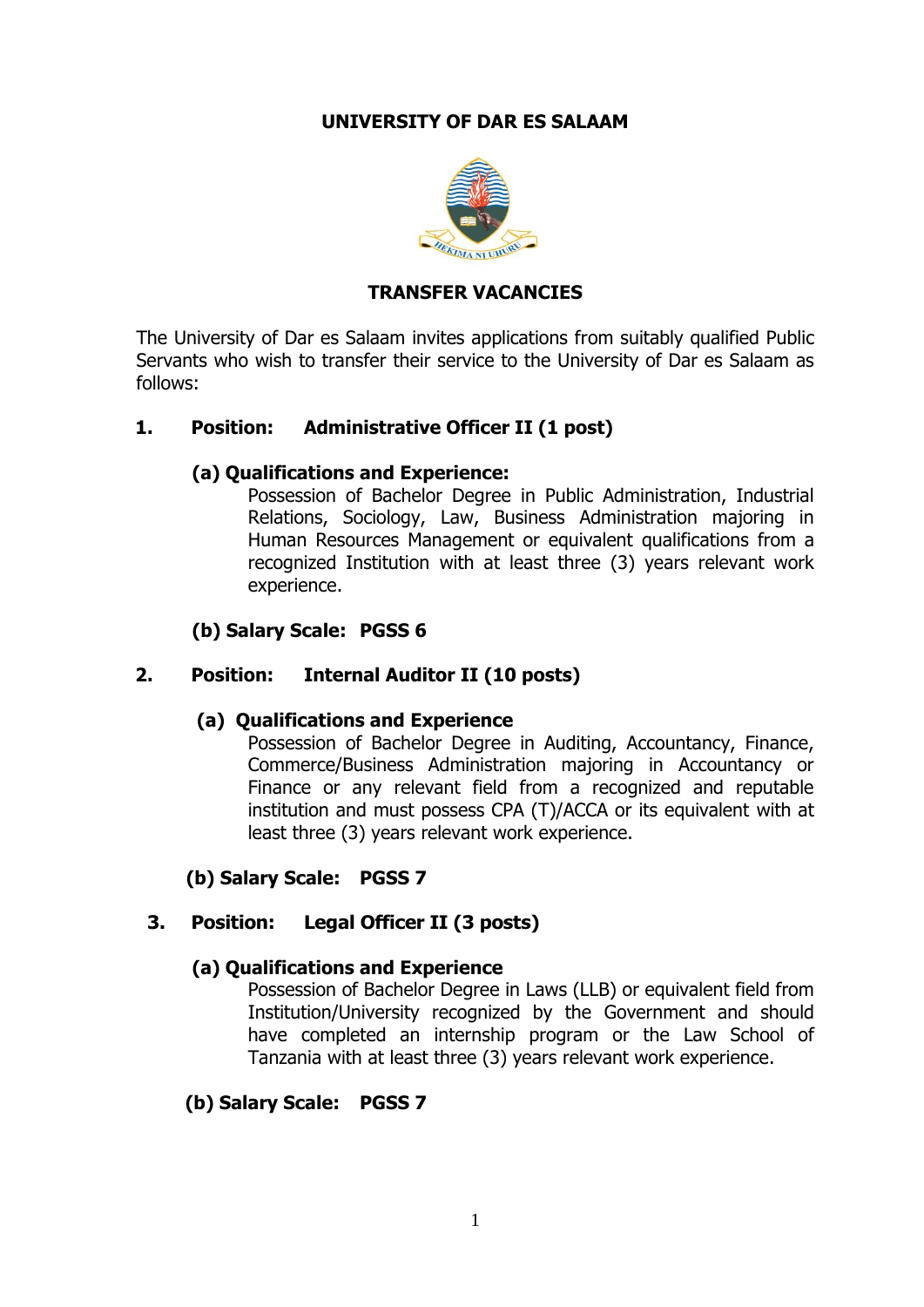### **4. Position: Personal Secretary II (4 posts)**

#### **(a) Qualifications and Experience**

Possession of Form VI or Form IV Certificate of Secondary Education with passes, plus Certificate in Office Management/Secretarial Studies (NTA 5) with 100 w.p.m. shorthand speed and 50 w.p.m. typing speed, tabulation and manuscript stage II, secretarial duties, office procedure stage II plus knowledge in computer from a recognized Institution with at least three (3) years relevant work experience.

### **(b) Salary Scale: PGSS 3**

### **5. Position: Records Management Assistant II (3 posts)**

### **(a) Qualifications and Experience**

Possession of Form IV or Form VI Certificate of Secondary Education with a pass in English at "O" level plus a Diploma in Records Management from a recognized Institution with at least three (3) years relevant work experience.

### **(b) Salary Scale: PGSS 3**

### **6. Position: Driver II (5 posts)**

#### **(a) Qualifications and Experience**

Form IV certificate of Secondary Education plus a Basic Driving Course certificate from VETA and Trade Test II or CBET II driver's course from a recognized Institution or College. Candidate must have a valid Driving License in class E or C1 plus three (3) years relevant work experience.

# **(b) Salary Scale: PGSS 2**

#### **7. Position: Accounts Officer I (6 posts)**

#### **(a) Qualifications and Experience**

Possession of Bachelor Degree or Advanced Diploma in Accountancy, Finance, Commerce/Business Administration majoring in Accountancy or Finance or any relevant field from any recognised institution with at least four (4) years relevant work experience.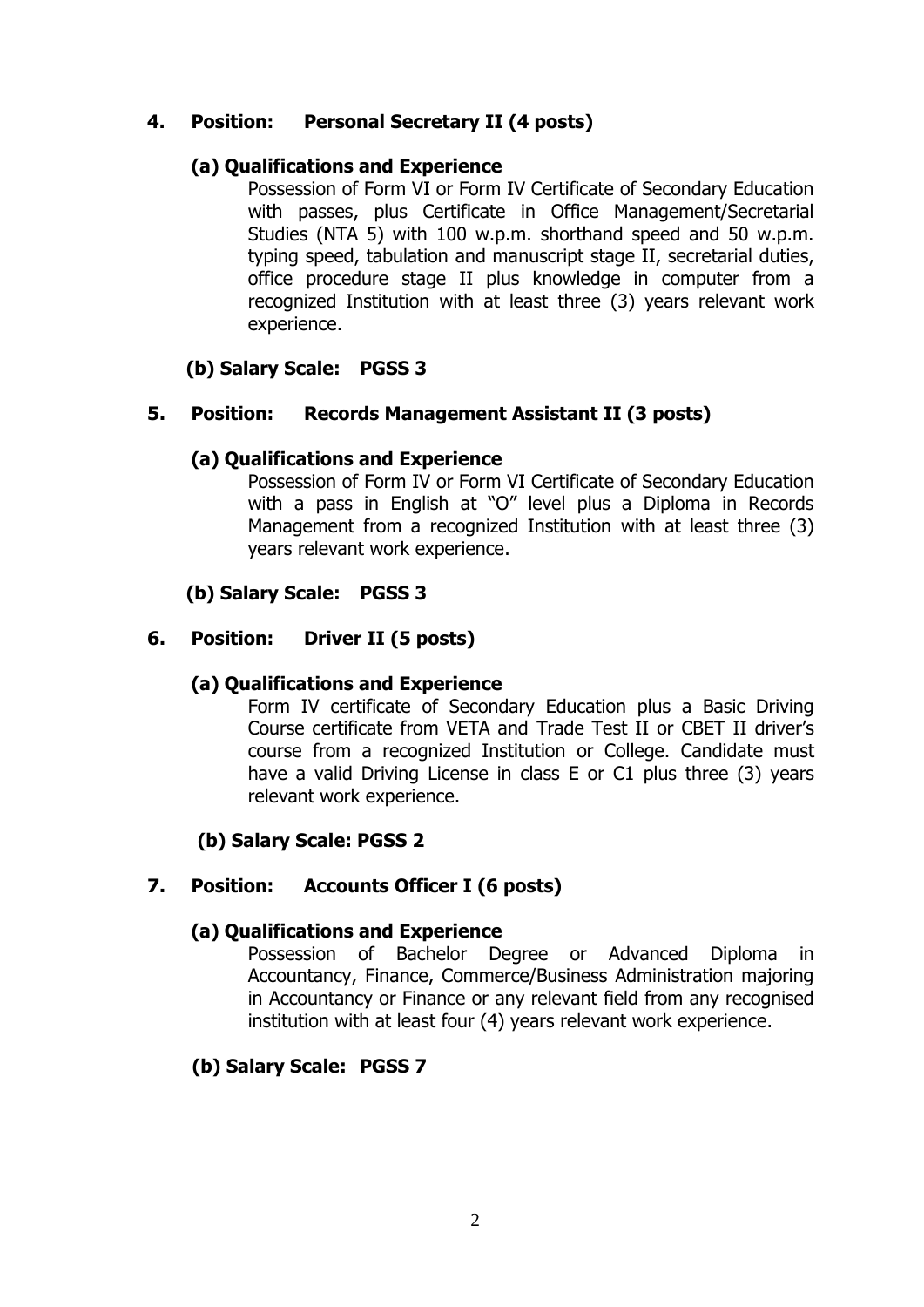### **8. Position: Account Assistant I (5 posts)**

### **(a) Qualifications and Experience**

Possession of Diploma in Accountancy, Finance, ATEC II or any relevant field from any recognized institution with working experience of at least four (4) years in related field.

### **(b) Salary Scale: PGSS 4**

### **9. Position: Senior Supplies Officer II (3 posts)**

#### **(a) Qualifications and Experience**

Possession of Bachelor Degree in Procurement, Supplies Business Administration majoring in procurement or supplies, Professional Level IV from PSPTB OR equivalent qualifications from recognised Institution. Must be registered as Approved Procurement and Supplies Professional by PSPTB with working experience of at least seven (7) years in the relevant field.

### **(b) Salary Scale: PGSS 8**

### **10. Position: Supplies Officer I (2 posts)**

### **(a) Qualifications and Experience**

Possession of Bachelor Degree in Procurement, Supplies Business Administration majoring in procurement or supplies, Professional Level III from PSPTB OR equivalent qualifications from recognised Institution. Must be registered as Approved Procurement and Supplies Professional by PSPTB with working experience of at least four (4) years in the relevant field.

# **(b) Salary Scale: PGSS 7**

#### **11. Position: Technician II - (13 posts) Directorate of Estates Services**

#### **11.1. Technician II - Plumbing (3 Posts)**

#### **(a) Qualifications and Experience**

Possession of Ordinary Diploma (NTA 6)/FTC in Plumbing or Civil Engineering field or equivalent in relevant subject area with at least three (3) years relevant work experience.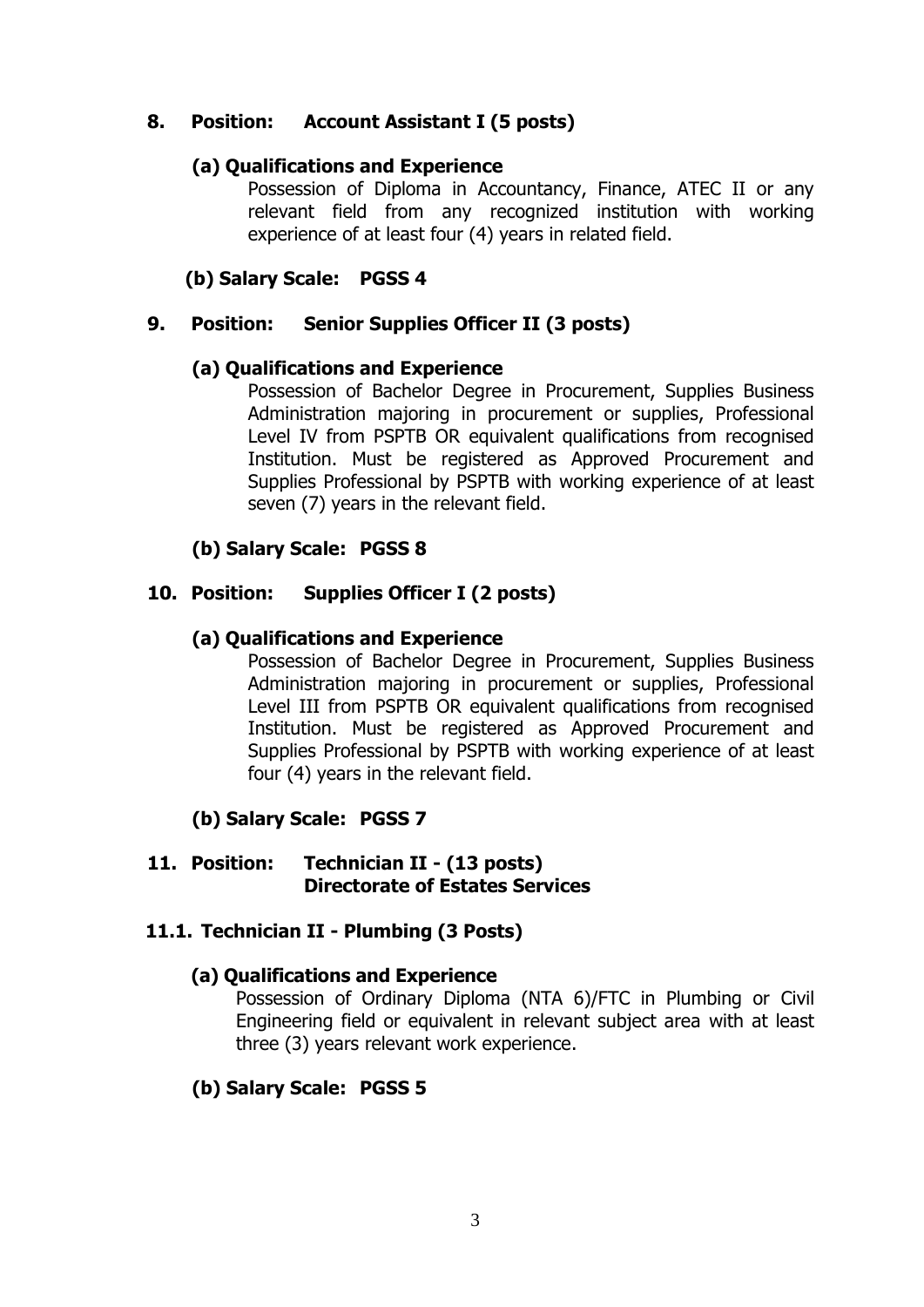### **11.2. Position: Technician II - Electrical (2 posts)**

#### **(a) Qualifications and Experience**

Possession of Ordinary Diploma (NTA 6)/FTC in Electrical Engineering field or equivalent in relevant subject area with at least three (3) years relevant work experience.

### **(b) Salary Scale: PGSS 5**

### **11.3. Position: Technician II - Mechanical (3 posts)**

#### **(a) Qualifications and Experience**

Possession of Ordinary Diploma (NTA 6)/FTC in Mechanical Engineering field or equivalent in relevant subject area with at least three (3) years relevant work experience.

### **(b) Salary Scale: PGSS 5**

#### **11.4. Position: Technician II - Carpentry (3 posts)**

#### **(a) Qualifications and Experience**

Possession of Ordinary Diploma (NTA 6)/FTC in Carpentry or equivalent in relevant subject area with at least three (3) years relevant work experience.

# **(b) Salary Scale: PGSS 5**

#### **11.5. Position: Technician II - Masonry (2 posts)**

#### **(a) Qualifications and Experience**

Possession of Ordinary Diploma (NTA 6)/FTC in Masonry or equivalent in relevant subject area with at least three (3) years relevant work experience.

#### **(b) Salary Scale: PGSS 5**

#### **12. Position: Library Officer II (5 posts)**

#### **(a) Qualifications and Experience:**

Possession of a Bachelor Degree in Librarianship, Information Studies or any other relevant field from a recognized and reputable institution plus ICT skills with at least three (3) years relevant work experience.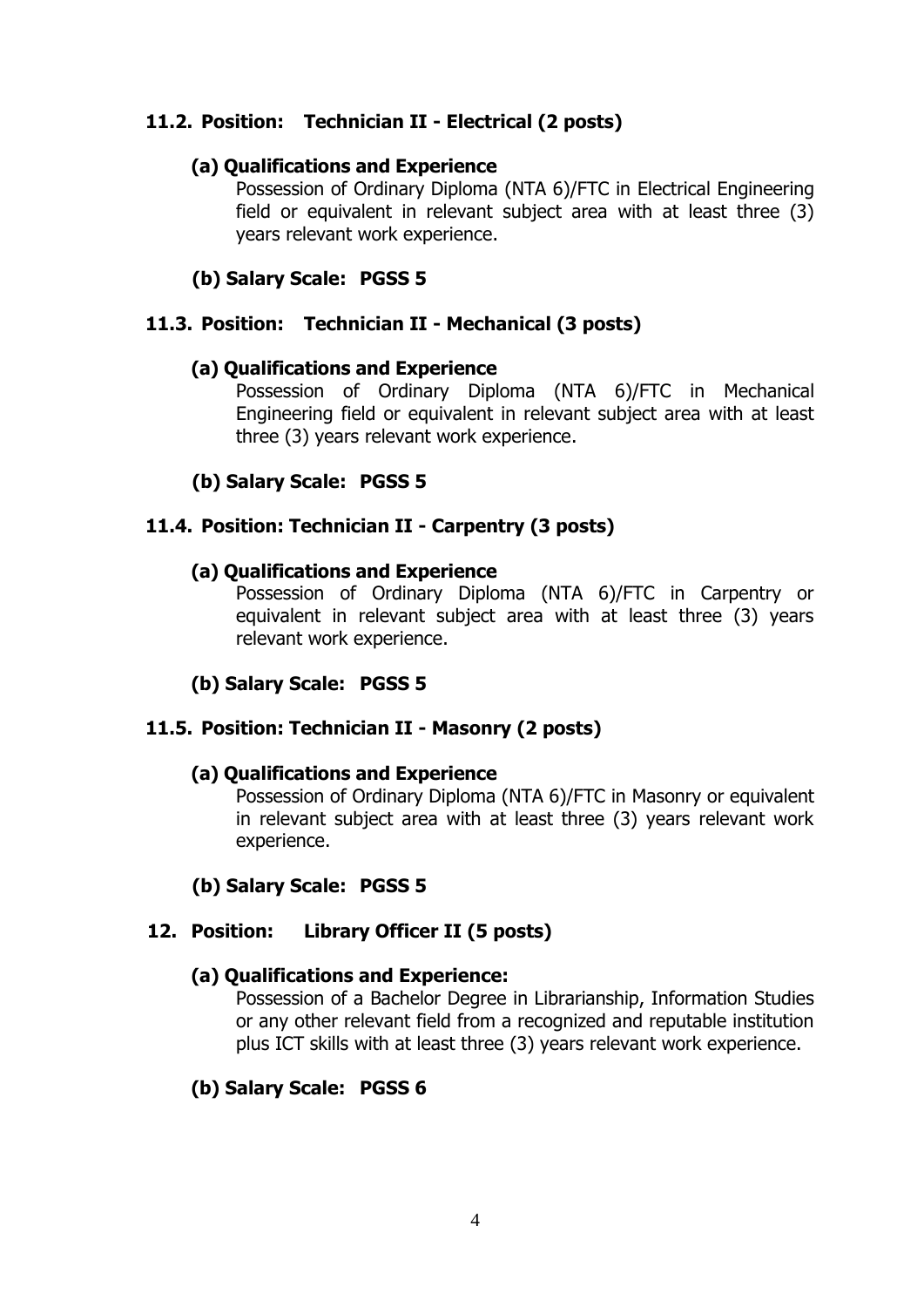### **13. Position: Library Assistant II (5 posts)**

### **(a) Qualifications and Experience:**

Possession of a Form IV/VI Certificate of Secondary Education with Diploma in Library and Information Studies or related studies plus ICT sills with at least three (3) years work experience.

# **(b) Salary Scale: PGSS 3**

#### **14. Position: Estates Officer II - Quantity Surveyor (3 posts) Directorate of Estates Services**

### **14.1. Estates Officer II - Quantity Surveyor (2 posts)**

#### **(a) Qualifications and Experience**

Possession of Bachelor Degree in Architecture, Building Economics or equivalent qualification from a reputable institution and must be registered as a Graduate Architecture or Quantity Surveyor with a relevant Professional Board.

# **14.2. Position: Estates Officer II - Civil Engineering (1 post)**

### **(a) Qualifications and Experience**

Possession of Bachelor Degree in Civil Engineering from a recognized and reputable institution and must be registered as a Graduate Engineer.

#### **(b) Salary Scale: PGSS 7**

# **15. Position: Clinical Officer II (2 posts)**

#### **(a) Qualifications and Experience**

Possession of Form IV or VI certificate of Secondary Education plus a Diploma in Clinical Medicine/Dentistry from a recognized and reputable institution with three (3) years relevant work experience.

#### **(b) Salary Scale: PMGSS 4**

#### **16. Position: Games Tutor II (4 posts)**

#### **(a) Qualifications and Experience**

Possession of Bachelor Degree in Physical Education and Sports Science with minimum of Lower Second Class or equivalent, from a recognized and reputable institution with three (3) years of relevant work experience.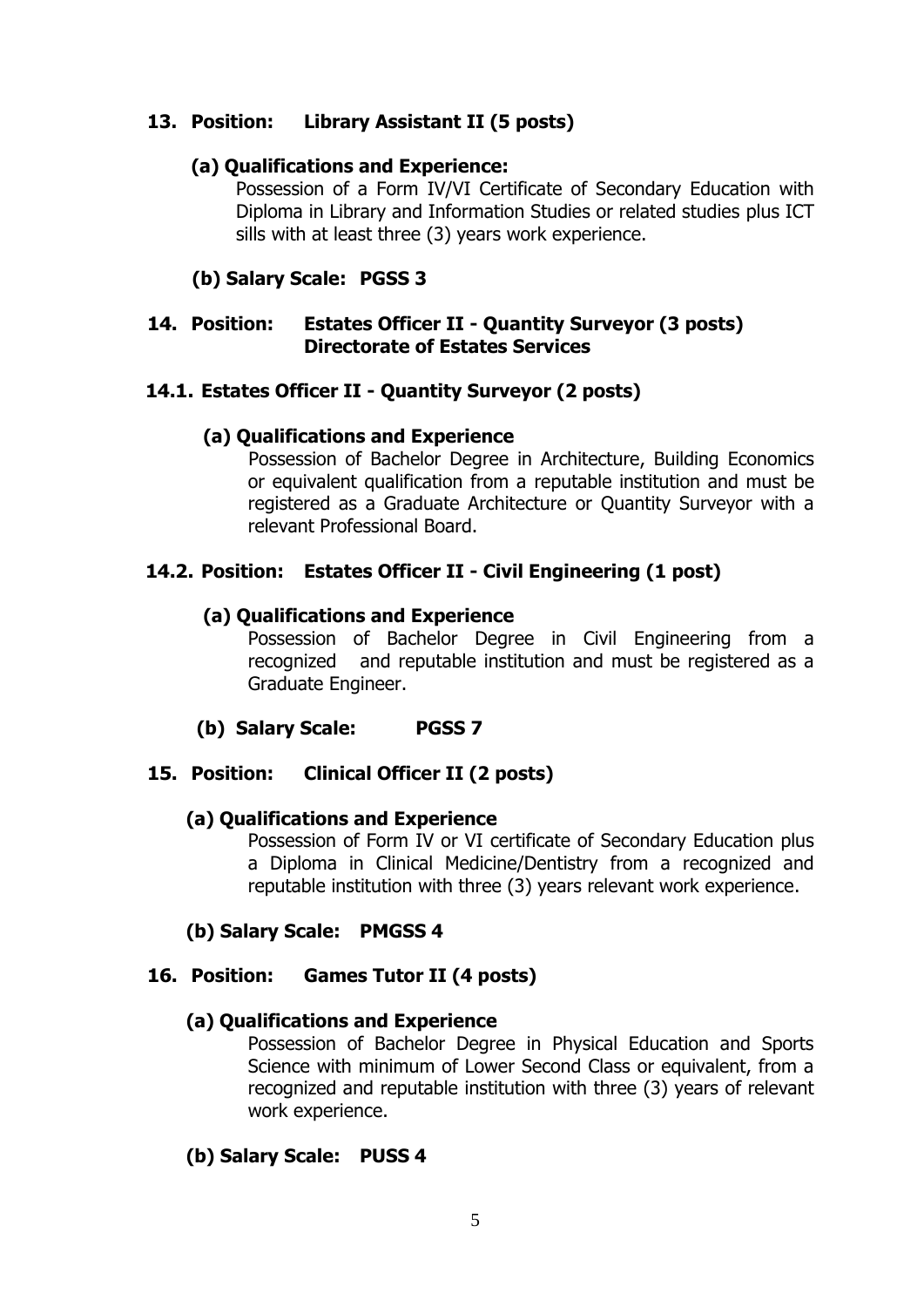### **17. Position: Nurse II (2 posts)**

#### **(a) Qualifications and Experience**

Possession of Certificate (NTA Level 5) in Nursing/Midwifery from a reputable institution, and enrolled with the Tanzania Nurses and Midwives Council with at least three (3) years relevant working experience in a similar field.

### **(b) Salary Scale: PMGSS 2**

### **18. Position: Pharmaceutical Technician II (2 posts)**

#### **(a) Qualifications and Experience**

Possession of a Diploma in Pharmaceutical Course from a recognised and reputable Institution and licensed by the Pharmacy Council with a working experience of at least three (3) years in similar field.

### **(b) Salary Scale: PMGSS 4**

### **19. Position: Instructor II - Film and Theatre (6 posts) College of Humanities**

### **19.1. Position: Instructor II - Film and Theatre (3 posts)**

### **(a) Qualifications and Experience**

Possession of Bachelor Degree in Film and Television, Theatre art or Fine and Performing art (Film and Theatre art) with a working experience of three (3) years in the similar field.

#### **19.2. Position: Instructor - Arts and Design II (2 posts)**

#### **(a) Qualifications and Experience**

Possession of Bachelor Degree in Arts and Design, Fine and Performing Art (Fine Art) with at least four (4) years of working experience in the similar field.

#### **19.3. Position: Instructor II - Music (1 Post)**

#### **(a) Qualifications and Experience**

Possession of Bachelor Degree in Music or Fine and Performing Art (Music) with at least four (4) years of professional experience in the similar field.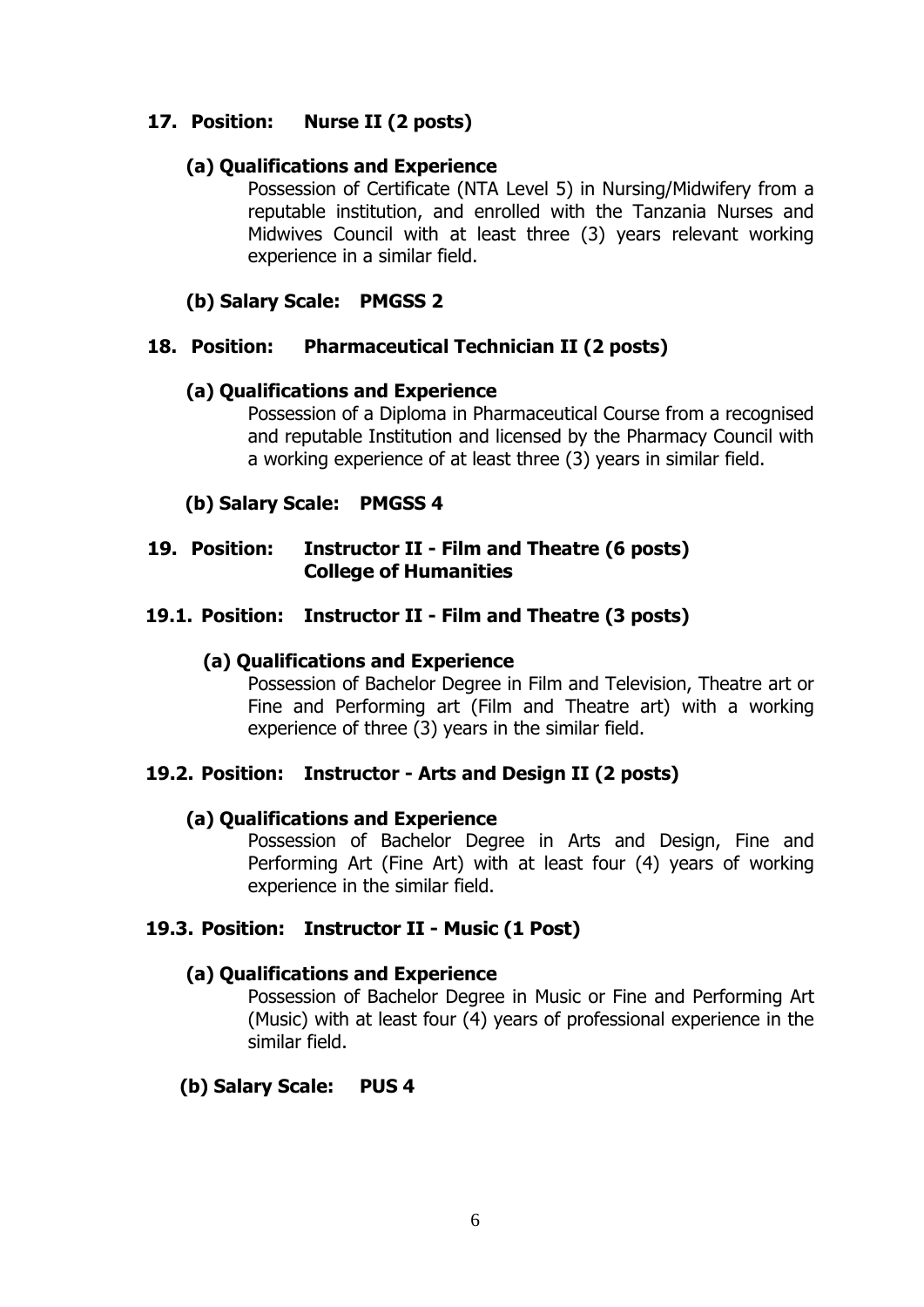### **20. Position: Transcriber II (2 posts)**

#### **(a) Qualifications and Experience**

Possession of Bachelor Degree in Special Education for the Blind/Deaf from a recognized and reputable institution with at least four (4) years relevant work experience in similar field.

### **(b) Salary Scale: PUSS 4**

### **21. Position: ICT Officer II (4 posts)**

#### **(a) Qualifications and Experience**

Possession of BSc. in Computer Science, Computer Engineering or Information Systems; or related computer studies who has relevant working experience of at least three (3) years.

### **(b) Salary Scale: PGSS 6**

#### **22. Position: Planning Officer II (1 post)**

#### **(a) Qualifications and Experience**

Possession of Bachelor Degree in Economics, Statistics, Agricultural Economics and Agribusiness or any other relevant field with working experience of at least three (3) years.

#### **(b) Salary Scale: PGSS 6**

#### **23. Position: Auxiliary Police - Constable (3 posts)**

#### **(a) Qualifications and Experience**

Possession of Form IV certificate of Secondary Education with at least two passes in any subjects and National Service Training or Peoples Military Training or any form of military training plus Basic Auxiliary Police Training Certificate from Police Training College. The candidate must be vetted by the Police.

#### **(b) Salary Scale: PGSS 2**

#### **24. Position: Auxiliary Police - Corporal (2 posts)**

#### **(a) Qualifications and Experience**

Possession of Form IV certificate of Secondary Education with at least two passes in any subjects and National Service Training or Peoples Military Training or any form of military training plus Auxiliary Police Corporal Training Course from Police Training College. The candidate must be vetted by the Police.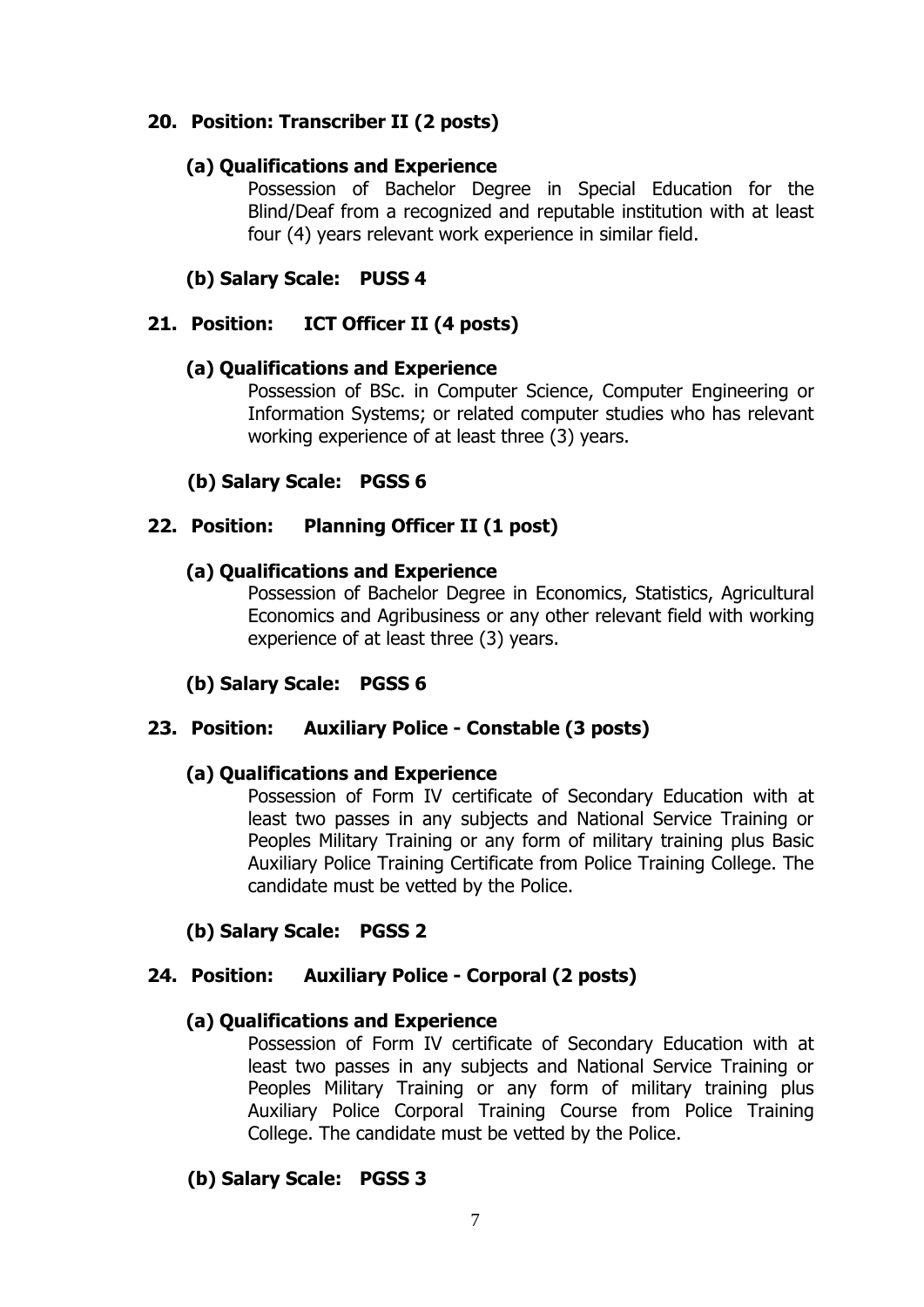#### **25. Position: Auxiliary Police - Sergeant (2 posts)**

#### **(a) Qualifications and Experience**

Possession of Form IV certificate of Secondary Education with at least two passes in any subjects and National Service Training or Peoples Military Training or any form of military training plus Auxiliary Police Sergeant Course from Police Training College. The candidate must be vetted by the Police.

### **(b) Salary Scale: PGSS 4**

#### **26. Position: Auxiliary Police - Assistant Inspector (2 posts)**

#### **(a) Qualifications and Experience**

Possession of Form IV certificate of Secondary Education with at least two passes in any subjects and National Service Training or Peoples Military Training or any form of military training plus Auxiliary Police Assistant Inspector Course from Police Training College. The candidate must be vetted by the Police.

### **(b) Salary Scale: PGSS 6**

#### **27. Position: Senior Office Assistant II (3 posts)**

#### **(a) Qualifications and Experience**

Possession of Form IV Certificate of Secondary Education has relevant working experience of at least seven (7) years from a reputable organization.

#### **(b) Salary Scale: POSS 3**

#### **28. Position: Laboratory Engineer II (1 post) Department of Water Resource Engineering**

#### **(a) Qualifications and Experience**

Possession of BSc. in Civil and Water Engineering or Environmental Engineering from a reputable and recognized institution. The candidate must be registered by Engineers Registration Board (ERB) as Graduate Engineer.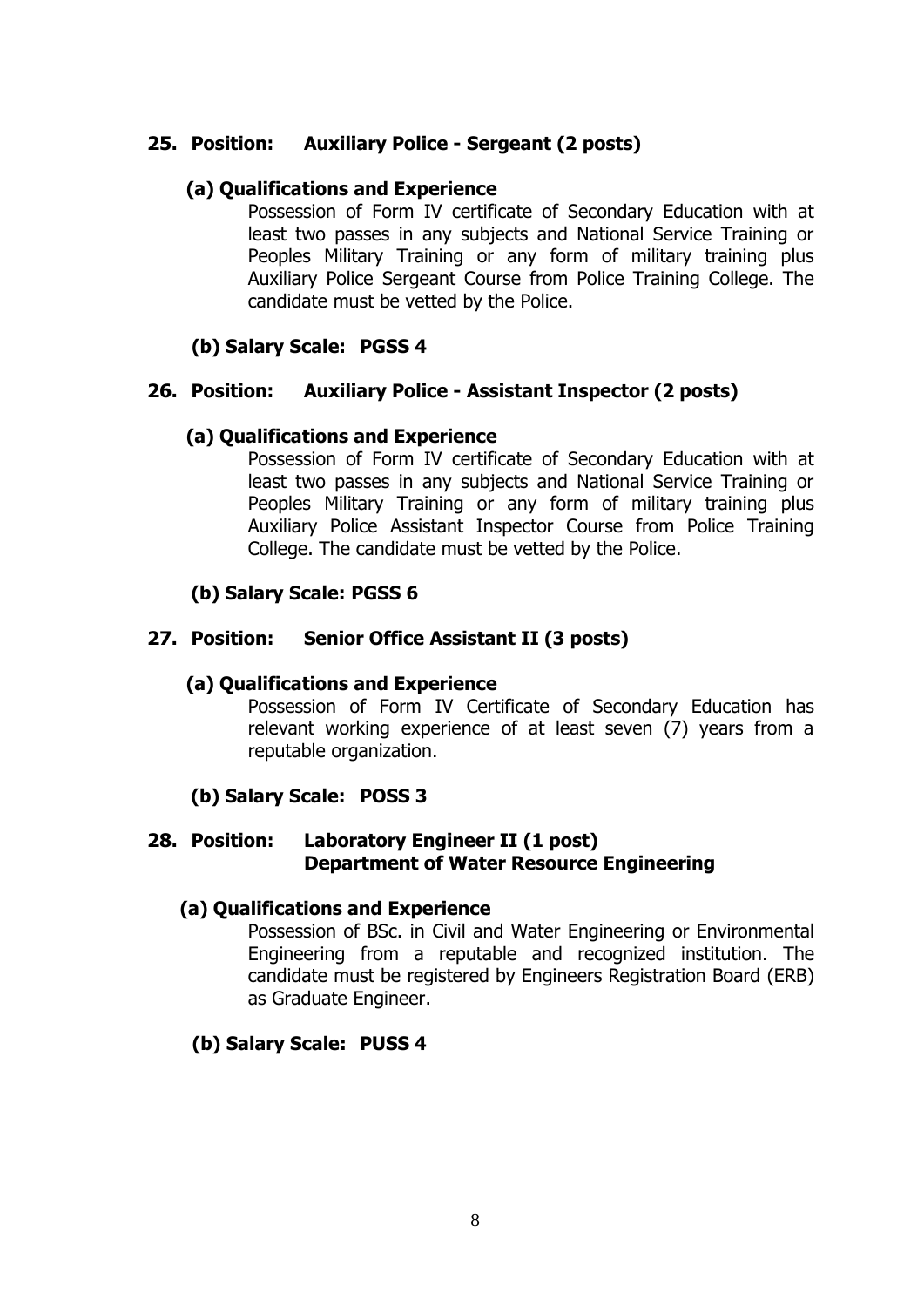#### **29. Position: Laboratory Engineer II (2 posts) Department of Mechanical Engineering**

#### **29.1. Position: Laboratory Engineer II - Materials Engineering (1 post)**

### **(a) Qualifications and Experience**

Possession of BSc. in Mechanical Engineering (Materials Engineering) from a recognized institution. The candidate must be registered by Engineers Registration Board (ERB) as Graduate Engineer.

#### **29.2. Position: Laboratory Engineer II - Production Engineering (1 post)**

### **(a) Qualifications and Experience**

Possession of BSc. in Mechanical Engineering (Production Engineering) from a recognized institution. The candidate must be registered by Engineers Registration Board (ERB) as Graduate Engineer.

### **(b) Salary Scale: PUSS 4**

### **30. Position: Laboratory Engineer II (2 posts) Department of Transportation and Geotechnical Engineering**

#### **30.1. Position: Laboratory Engineer II - Highway Engineering (1 post)**

#### **(a) Qualifications and Experience**

Possession of BSc. in Civil Engineering (Highway Engineering) from a recognized institution. The candidate must be registered by Engineers Registration Board (ERB) as Graduate Engineer.

#### **30.2. Position: Laboratory Engineer II - Geomatics (1 post)**

#### **(a) Qualifications and Experience**

Possession of BSc. in Geomatics from a recognized institution. The candidate must be registered by Engineers Registration Board (ERB) as Graduate Engineer.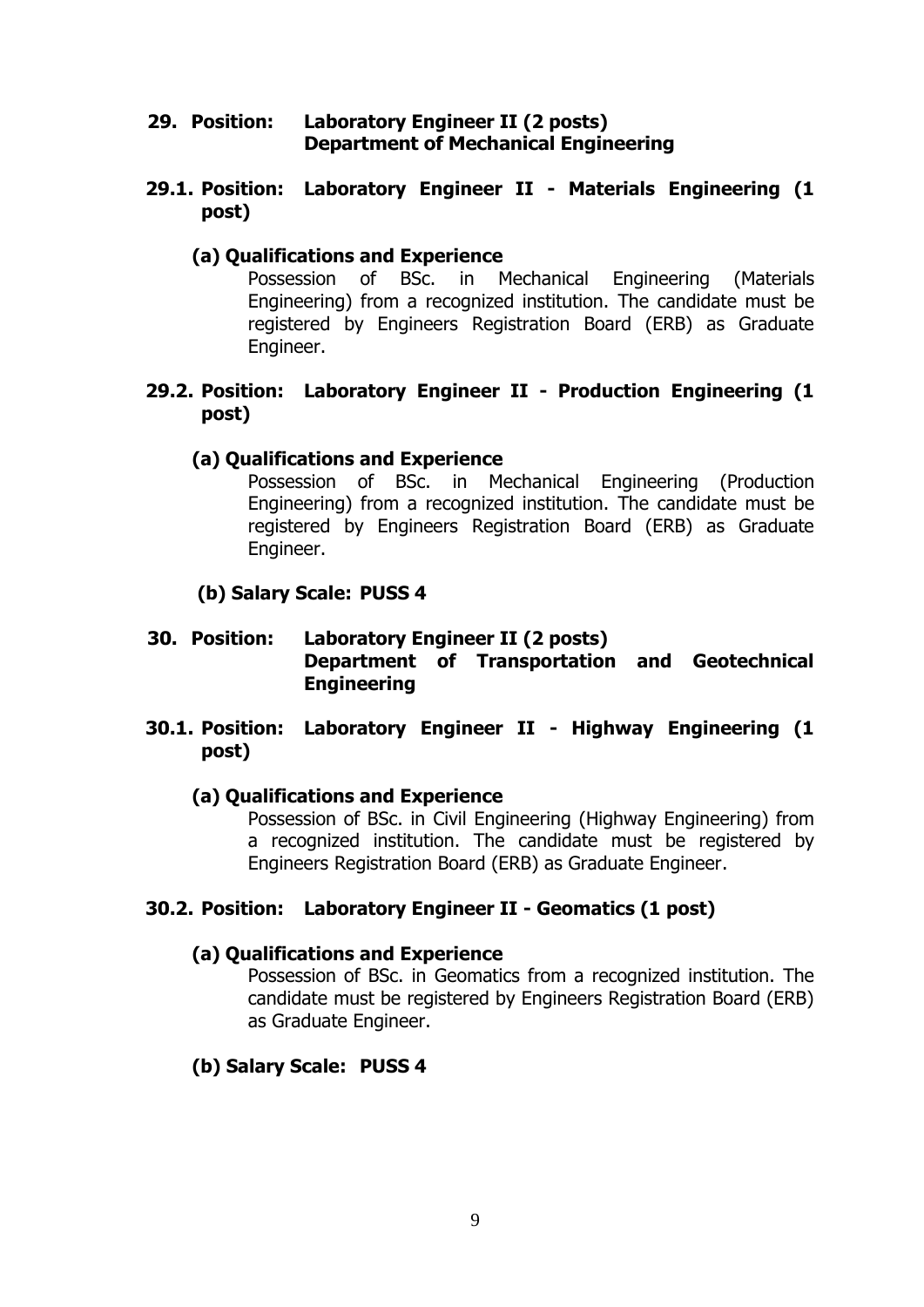#### **31. Position: Laboratory Engineer II (2 posts) Department of Agricultural Engineering**

### **(a) Qualifications and Experience**

Possession of BSc. in Agricultural Engineering or its equivalent from a recognized institution. The candidate must be registered by Engineers Registration Board (ERB) as Graduate Engineer

### **(b) Salary Scale: PUSS 4**

#### **32. Position: Laboratory Engineer II (4 Posts) Department of Electrical Engineering**

#### **(a) Qualifications and Experience**

Possession of BSc. in Electrical Engineering or its equivalent from a recognized institution. The candidate must be registered by Engineers Registration Board (ERB) as Graduate Engineer

# **(b) Salary Scale: PUSS 4**

#### **33. Position: Laboratory Engineer II (1 Post) Department of Structural and Construction Engineering**

#### **(a) Qualifications and Experience**

Possession of BSc. in Electrical Engineering or its equivalent from a recognized institution. The candidate must be registered by Engineers Registration Board (ERB) as Graduate Engineer

# **(b) Salary Scale: PUSS 4**

#### **34. Position: Laboratory Assistant II (1 Post) Department of Electrical Engineering**

#### **(a) Qualifications and Experience**

Form IV certificate plus Competence Based Education and Training (CBET) Level II or Trade Test Grade II in Electrical Installation from VETA or other Institutions recognized by VETA.

#### **(b) Salary Scale: PUSS 1**

### **35. Position: Laboratory Assistant II (1 post) Department of Water Resource Engineering**

#### **(a) Qualifications and Experience:**

Form IV certificate plus Competence Based Education and Training (CBET) Level II or Trade Test Grade II from VETA or other Institutions recognized by VETA.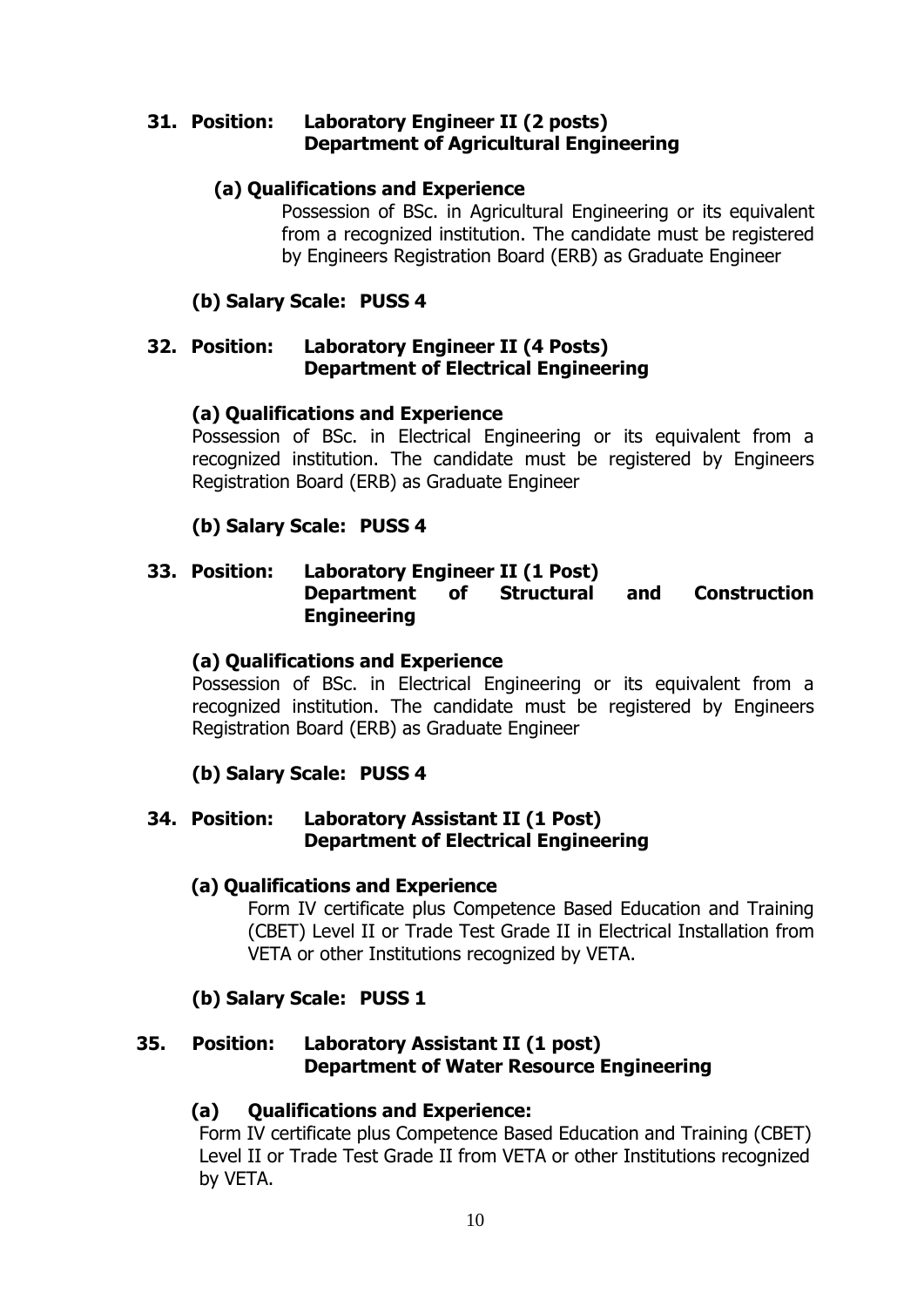# **(b) Salary Scale: PUSS 1**

#### **36. Position: Laboratory Assistant II (1 post) Mechanical Engineering**

### **(a) Qualifications and Experience:**

Form IV certificate plus Competence Based Education and Training (CBET) Level II or Trade Test Grade II in Fitter Mechanics from VETA or other Institutions recognized by VETA.

#### **(b) Salary Scale: PUSS 1**

#### **37. Position: Laboratory Assistant II - (1 post) Department of Chemical and Processing Engineering**

#### **(a) Qualifications and Experience:**

Form IV certificate plus Competence Based Education and Training (CBET) Level II or Trade Test Grade II from VETA or other Institutions recognized by VETA.

#### **(b) Salary Scale: PUSS 1**

#### **38. Position: Laboratory Assistant II - (1 post) School of Mines and Geosciences**

**(a) Qualifications and Experience:** Form IV certificate plus NTA level 4 in Petroleum Geology or Petroleum Engineering from a reputable institution

#### **(b) Salary Scale: PUSS 1**

#### **39. Position: Laboratory Assistant II (1 post) School of Aquatic Sciences and Fisheries Technology**

#### **(a) Qualifications and Experience:**

Form IV certificate plus Competence Based Education and Training (CBET) Level II or Trade Test Grade II in Chemistry or Laboratory Assistant from a reputable institution

#### **(b) Salary Scale: PUSS 1**

#### **40. Position: Senior Teacher Grade B (1 post)**

#### **(a) Qualifications and Experience**

Holder of Form IV or VI and Diploma in Education with two teaching subjects in Mathematics and Science with experience of not less than six (6) years of work in the same field